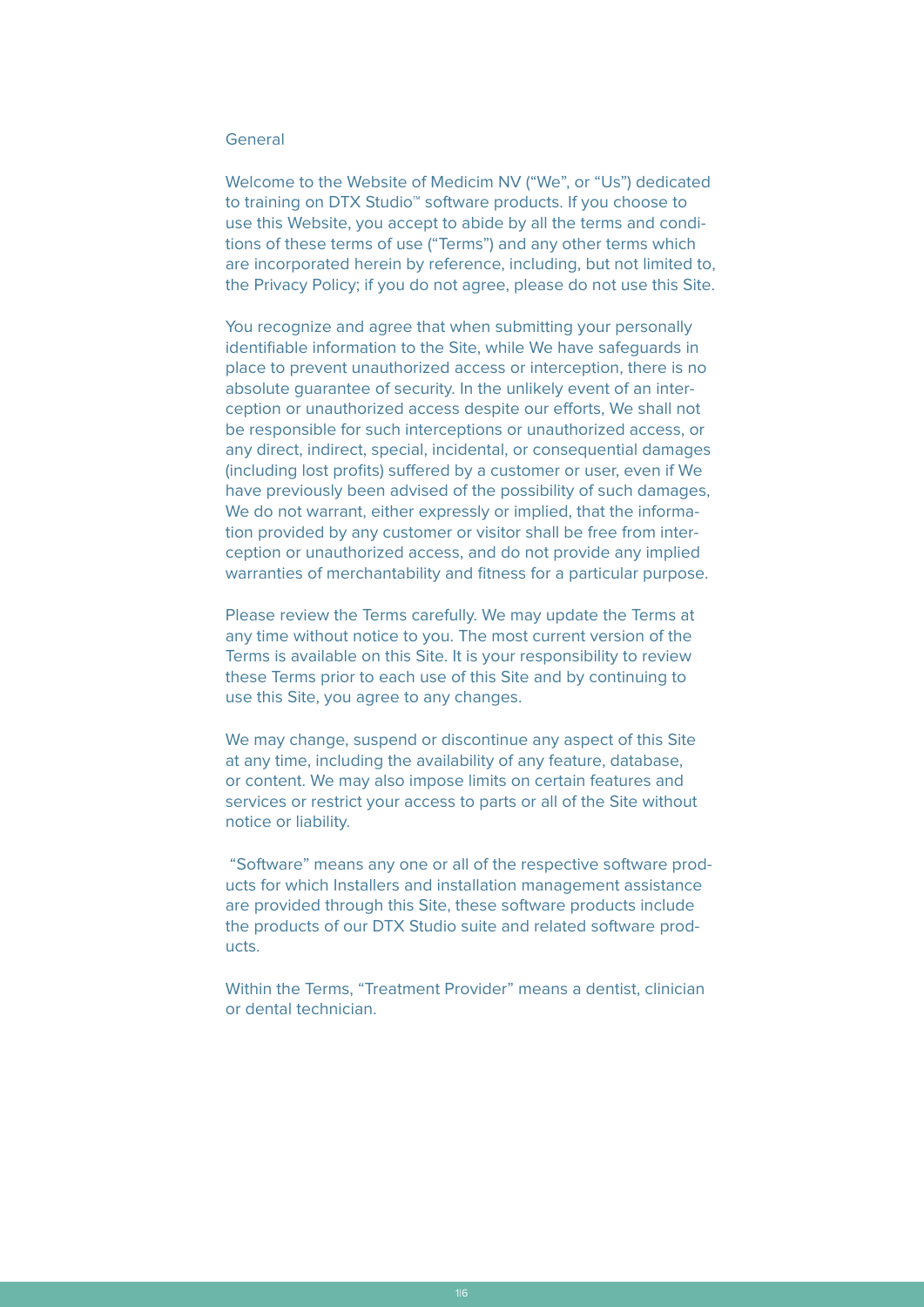# Use of this Site

Lawful Access: By accessing this Site, You agree that You will not use this Site for any purpose that is unlawful or prohibited by these Terms. You shall not use this Site in any manner that could damage, disable, overburden, or impair any of Our server or network or the server or network of Our affiliated companies or of third parties connected to this Site. You shall not gain or try to gain unauthorized access to any area on this Site, which is protected by password, or any other computer systems or networks connected to any of Our servers through hacking or any other means.

Site for Professionals: This Site is exclusively reserved for dental professionals. We aim to include accurate and up to date information, but make no representations or warranties, express or implied, as to the accuracy or completeness of the information provided on this Site and disclaim any liability for the use of this Site and any site linked to it. The information and materials provided on this Site are intended to be general and do not constitute advice in any specific patient case. Although the information and recommendations at this Site are presented in good faith and believed to be correct, We make no representations or warranties as to the completeness or accuracy of the information. Information is supplied upon the condition that the persons receiving same will make their own determination as to its suitability for their purposes prior to use. In no event will We be responsible for damages of any nature whatsoever resulting from the use of or reliance upon information from this Site or the products, including the Software, to which the information refers. We strongly recommend strict adherence to the procedures described in the instruction manuals and instructions for use of the software and other products discussed on this site.

Neither the Software nor any information made available by Us are intended to replace the services of a trained health professional or to be a substitute for medical advice of Treatment Providers.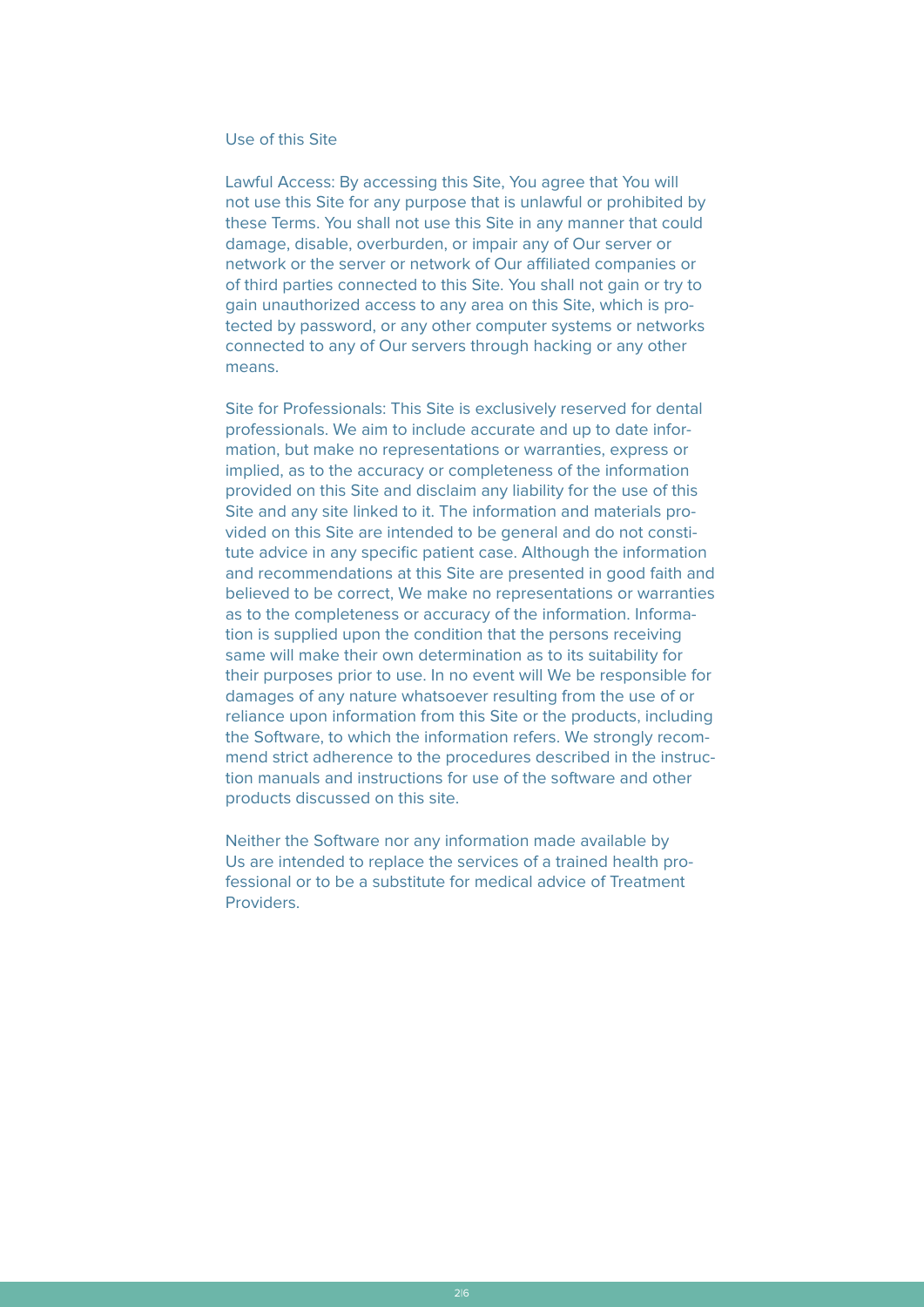Update to the Site: We may change this Site at any time without notice but do not assume any responsibility to update it. Access and use of this Site and any website linked to from this Site and the content thereof is at the risk of Users. Neither We nor any other party involved in creating, producing or delivering this Site or on any website linked to from this Site shall be liable in any manner whatsoever for any direct, incidental, consequential, indirect or punitive damages arising out of access, use or inability to use this Site or any website linked to from this Site, or any errors or omissions in the content thereof.

Information on products: This Site may show or describe dentistry products, including dental treatment products, medical imaging equipment, computer aided manufacturing (CAM) equipment and dental software products, including the Software. Some of these products presented on this Site may not be available or not be regulatory cleared, released or licensed for sale in all markets. Please contact Your local sales office for current product assortment and availability. Product images on this Site are not necessarily to scale. All products are intended for purchase only by a licensed Treatment Provider.

Liability resulting from the use of the Software: You assume all risks and liability resulting from the use of Software whether used separately or in combination with other products not manufactured or approved by Us. In no event shall We be liable for indirect or consequential damages.

Warranty: Any implied warranties are excluded to the fullest permitted extent. Neither We nor any of Our affiliated companies, which manufacture or distribute any of the products, including the Software, presented on this Site make any warranty with respect to such product, express or implied, written or oral, including guarantees of merchantability of fitness for a particular purpose, to the fullest permitted extent. In addition, We disclaim all liability to a Treatment Provider for lost earnings, income or profits, failure of a Treatment Provider to conform to generally accepted standards of dental practices and all other direct or indirect, incidental or consequential damages resulting or arising from the design, composition, condition, use or performance of Our products, including Software. We do not warrant the accuracy or timeliness of the materials on this Site and have no liability for any errors or omissions in the materials. We do not warrant the accuracy, relevance or timeliness of any information You receive or expect to receive from a third party through this Site.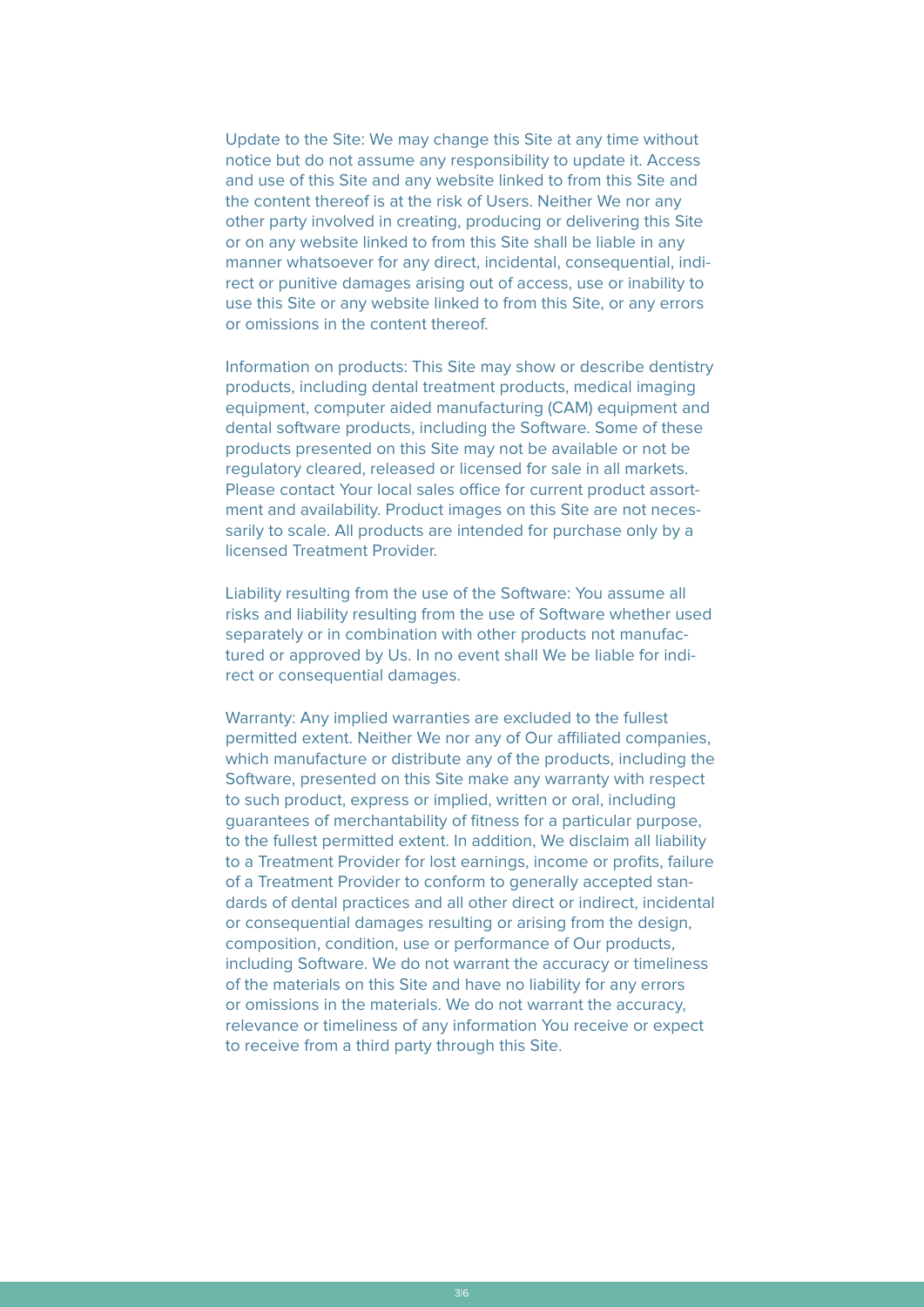Intellectual Property Rights: All intellectual property rights on this Site and Software are and shall remain Our exclusive property or of Our licensors, as applicable. All texts, graphics, interfaces, photographs, trademarks, logos, sounds, music, videos, artwork and computer code contained on this Site is owned, controlled or licensed by or to Us, and is protected by copyright, patent and trademark laws, and various other intellectual property rights and unfair competition laws.

## a) Copyright

This Site and the information contained and referenced therein are copyright protected. Any copy, reproduction, republication, upload, translation, retransmission or other use is strictly prohibited. Requests for permission to reproduce any information contained on this Site should be addressed to copyright@dtxstudio. com.

## b) Trademark

In order to improve readability, We do not necessarily use <sup>™</sup> or <sup>®</sup> in the running text or on pictures and other images on this Site for Our own marks and may not use ™ or ® for the marks of third parties. By doing so, however, We do not waive any rights to Our own marks and fully acknowledges rights of third parties to their respective marks. Please read the Trademark Lists of the Envista Dental companies, including those of Nobel Biocare and KaVo for more information on Our and Our Affiliates' trademarks and service marks. These Trademark Lists constitute an integral part of these Terms. Any rights not expressly granted herein are reserved. We do not waive any right to a trademark, service mark or other intellectual property and nothing herein shall be construed to the contrary.

Proper use of Our trademarks and service marks is important. You may use Our trademarks, service marks or product names to refer to Our products and services provided You follow these guidelines. Your use must not mislead consumers as to any sponsorship, affiliation, or endorsement of your company by Us, or of Your products or services. Your use shall not discredit Us or any affiliated company. When referring to Our products, apply the appropriate trademark symbols in accordance with our current Trademark List.